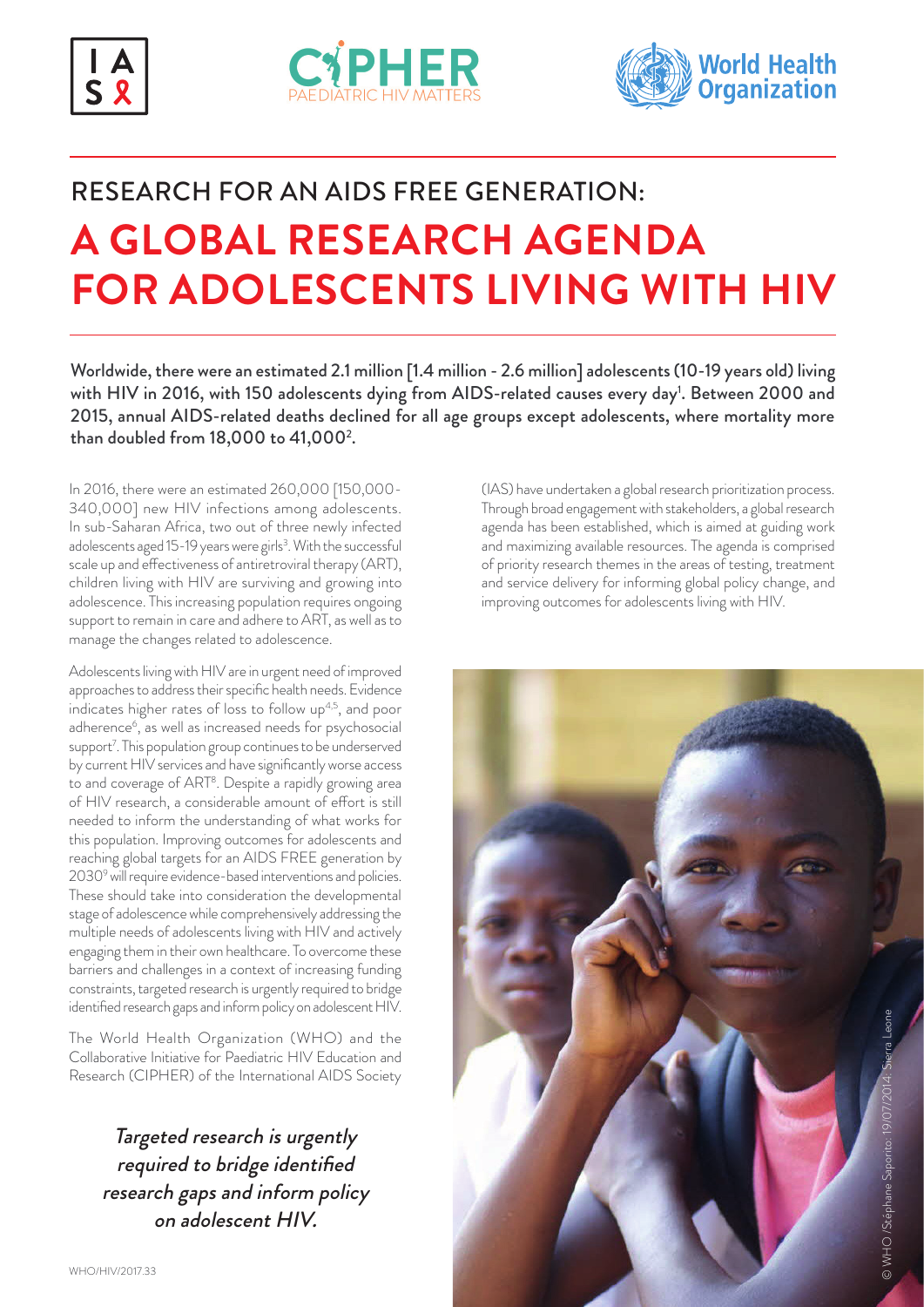# **METHODS**

This process was based on the Child Health and Nutrition Research Initiative (CHNRI)<sup>10</sup> methodology for setting priorities in health research, and was guided by a working group of experts in paediatric and adolescent HIV<sup>11</sup>.

#### **The main steps included:**

**A broad call for research questions:** A survey calling for priority research questions and planned/ongoing studies was sent to a broad range of stakeholders<sup>12</sup>.

**Consolidation:** Submitted research questions were cleaned and consolidated through a thematic content analysis.

**Scoring of the research questions:** Respondents to the first survey were asked to score the consolidated lists of research questions against pre-defined CHNRI criteria, resulting in a prioritized list.

**Expert consultation:** To form the final research agenda, an expert consultation of researchers, UN organizations, civil society and community representatives, was held to review the top 10 ranked questions for testing, treatment and service delivery in the context of ongoing research, published scientific literature and current WHO guidance. Themes, rather than questions, were used for the final agenda.



# **TEN KEY CONSIDERATIONS FOR IMPLEMENTATION OF THE RESEARCH AGENDA**

The following considerations, which emerged from the research prioritization process, should be taken into account when implementing the prioritized agenda for adolescents:

- **Strengthen national monitoring and evaluation systems** to obtain relevant disaggregated data (age, sex, region, mode of transmission) for accurate monitoring of progress and challenges, informing policies and effective programme planning.
- **Improve programmatic data** to help assess the implementation of ongoing service delivery and determine what works best in specific contexts.
- •**Recognize adolescence as a developmental stage of life** within service delivery models.
- •**Assess the effect of social determinants of health** to ensure successful scale up of HIV services and positive individual outcomes.
- **Increase participation of adolescents,** civil society and community-based organizations as key stakeholders, especially in implementation research, advocacy and service delivery.
- **Develop innovative approaches to trial design and implementation** to maximize their added value and expedite results.
- **Overcome reluctance of including adolescents in studies**  due to issues of consent or concerns around study retention to ensure that data relevant to this age group are gathered.
- **Use observational data** and big data collaborations to inform policy and programme decision making.
- **Utilize modelling** as an important tool to help bridge data gaps and optimize existing data.
- **Innovate clinical and implementation science** to provide new tools for more effective care for adolescents living with HIV.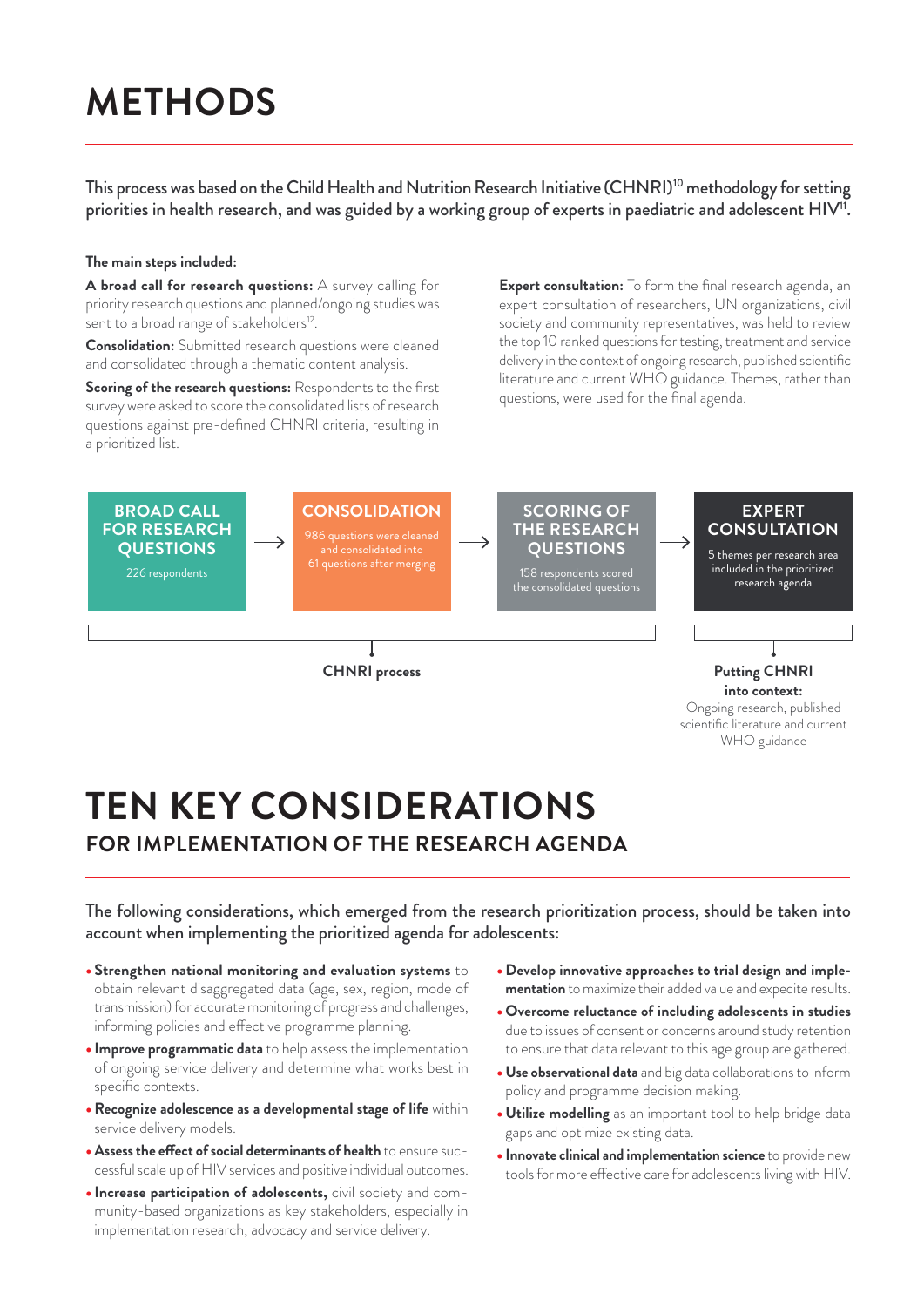# **TOP RESEARCH PRIORITIES FOR ADOLESCENT HIV**

### **TESTING**

- Strategies and interventions to improve access to and uptake of HIV testing services, and factors that impact their success
- Strategies and interventions to improve linkage of newly diagnosed adolescents to HIV treatment, and factors that impact their success
- Safe and acceptable strategies or interventions to improve access to and uptake of HIV testing services for adolescents from key populations
- Consent policies and practices to facilitate access to and uptake of HIV testing services in adolescents
- Safety, acceptability, feasibility and effectiveness of self-testing

#### **TREATMENT**

- Effective monitoring approaches and strategies to improve adherence among adolescents and factors that impact their success
- Safety, efficacy and acceptability of novel drug delivery systems
- Prevention and clinical management of co-infections, particularly tuberculosis
- Optimal sequencing of ART in adolescents
- Impact of HIV infection and ART on short- and long-term outcomes of adolescents, in particular non-communicable diseases

#### **SERVICE DELIVERY**

- Interventions to improve retention in care and factors that affect their success
- Strategies or interventions to improve sexual and reproductive health outcomes in adolescents living with HIV
- Strategies or interventions to support pregnant adolescents living with HIV and improve both maternal and child health outcomes
- Service delivery models to improve outcomes along the HIV cascade, including peer interventions and differentiated service delivery models
- Psychosocial support strategies or interventions to improve individual and programmatic outcomes